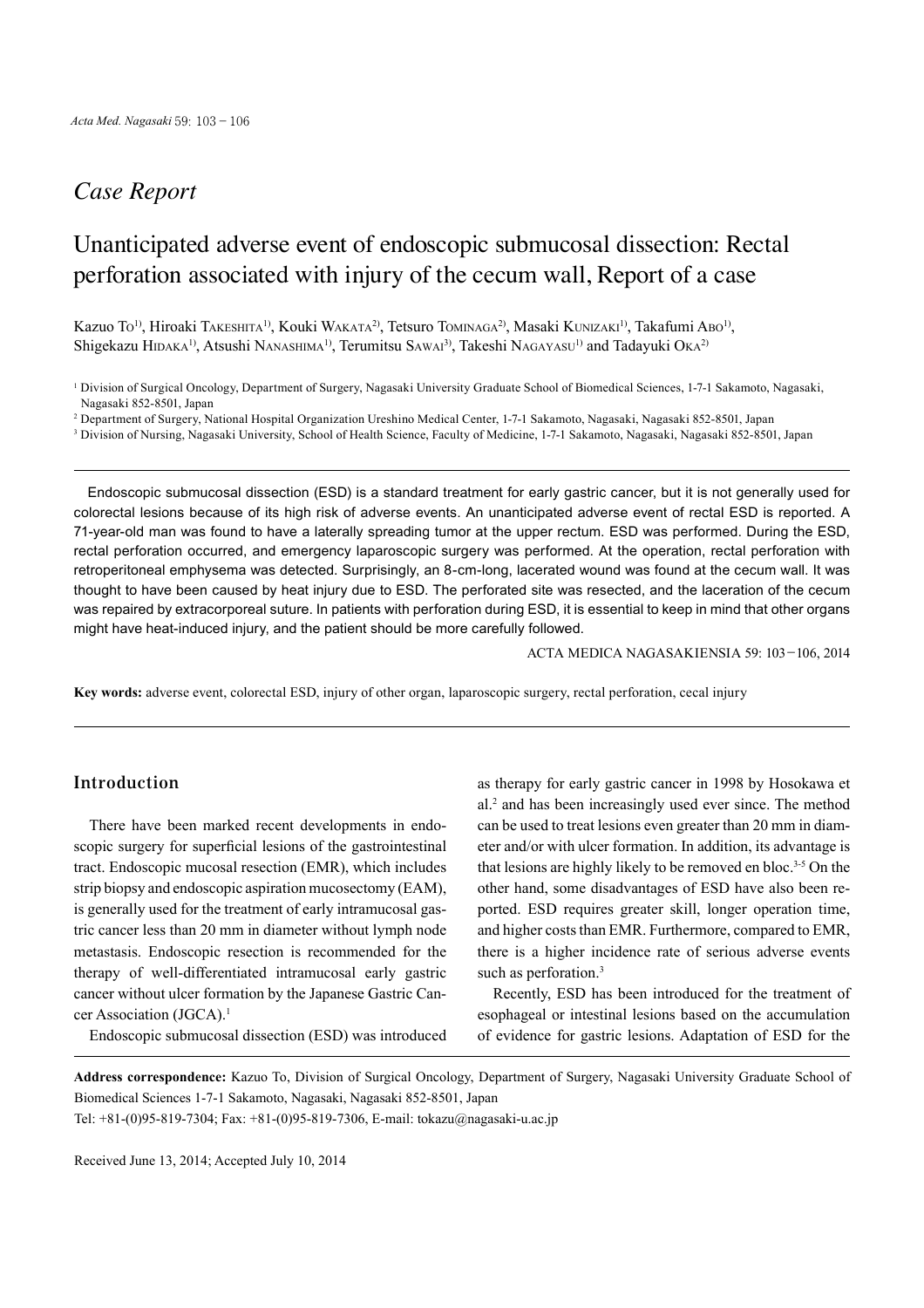therapy of colon lesions requires more proficiency because the wall of the colon is thinner and has many folds. Therefore, it has only been introduced in specific hospitals in Japan, such as university hospitals with skilled specialists. 6

Despite the fact that ESD is still not a standard surgical method, it certainly has many advantages compared to the conventional methods. It is expected that standard protocols to carry it out safely and efficiently will be established. An unanticipated adverse event of ESD for the treatment of a colon lesion is described. Adverse events associated with ESD for colon lesions, including this one, are analyzed and discussed to help establish ESD standards.

#### **Case Report**

A 71-year-old man visited our hospital because of anemia and positive fecal occult blood testing on his annual health check-up. The patient had been healthy except for a cholecystectomy at age 50. A flexible fiberscope colon examination showed a 3.5-cm, granular type, laterally spreading tumor (LST-G) in the upper part of the rectum. Most pit patterns were type IV, with type III only at the marginal area (Fig. 1). On pathological examination of the specimens obtained from the lesion, the diagnosis was tubular adenoma, high grade, Group 3. There was a high possibility of early cancer. ESD was performed for further examination and therapy of the lesion using. Flush Knife (Fuji Film) and SB Knife (Sumitomo Bakelite) were used as the devices of ESD. Because of severe fibrosis and bleeding at the submucosal layer, this ESD procedure was technically very difficult.



**Figure 1.** Colonoscopy showed a 3.5-cm-diameter, lateral spreading tumor is seen at the rectosigmoid colon.

3-hours later from the start of ESD, perforation of the local upper part of the rectum occurred, and closure of the perforation with clips was unsuccessful. Therefore, the patient was transferred to our department for surgical treatment. At the time of the transfer, physical examination revealed an alert patient with normal vital signs. His abdominal wall was slightly hard and swollen. The rest of his examination was unremarkable. Laboratory investigation showed a normal CBC count, except for mild thrombocytopenia (platelets 8.8x104 /uL). After transfer to our department, emergency laparoscopic surgery was performed because the lesion was in an early stage.

The laparoscopic operation was begun using a five-port approach. Visibility was poor because of dilatation of the bowels. The perforation was found in the upper part of the rectum associated with subserosal emphysema (Fig. 2). The cecum was also dilated, with seromuscular injury of 8 cm in length (Fig. 3). Peritoneal contamination was minimal. The rectosigmoid colon was detached by the medial approach, and anal side resection was done by a linear stapler. The left lower quadrant port was elongated to 3 cm for mini laparotomy. The perforated site was pulled out, and oral side resection was done extracorporeally. The perforated lesion was resected with the tumor, and colono-rectal anastomosis was done by the double stapling technique (DST). The injured cecum was sewn using Roeder's knot technique (Fig. 4).

On pathology, the surgical specimen was tubular adenocarcinoma, well-differentiated, tub1>tub2, pM, med, INFa, ly0, v0, pN0, fStage0, pPM0, pDM0, pRM0, curA. The patient made good progress after surgery and was discharged on postoperative day 20.



**Figure 2.** The perforated site was seen at the upper rectum (white arrow heads). There were subserosal emphysemas around the perforated site.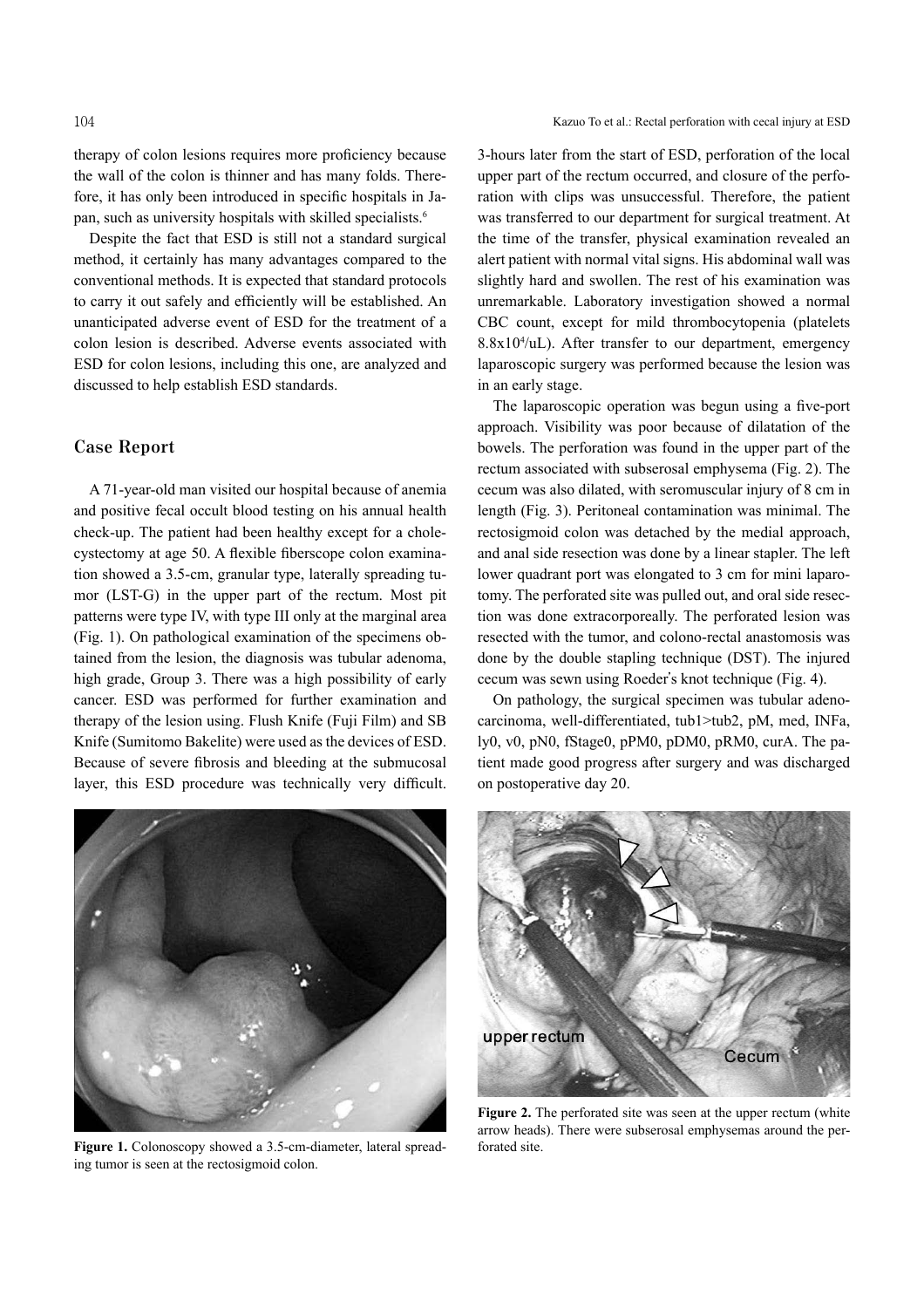Kazuo To et al.: Rectal perforation with cecal injury at ESD 105



**Figure 3.** There is an approximately 8-cm tear of the seromuscular layer at the dilated cecum.



**Figure 4.** The seromuscular tear of the cecum is repaired by intracorporeal suturing using Roeder's knot technique.

#### **Discussion**

A case of external cecum injury caused by ESD was described. Based on a search of PubMed, JMEDPlus, and the Japanese Medical Abstract Society Web, there have been no previous reports describing such an unexpected injury as an adverse event of stomach or colorectal ESD.

There have been marked developments in minimally invasive surgery. In 2007, 26% of surgeries for gastric cancer and 37% of surgeries for colon cancer were reported to be done with laparoscopy. The number of laparoscopic surgeries is expected to increase further. 7

The indications for laparoscopic surgery and ESD show partial overlap. Gotoda<sup>8</sup> reported the precise indications of ESD for early gastric cancer (expanded histological criteria

for endoscopic resection): 1) well-differentiated cancer; 2) no vascular invasion; 3a) intramucosal cancer without ulcer formation (no limitation of size); 3b) intramucosal cancer with ulcer formation of less than 30 mm in diameter; and 3c) micro-invasive cancer (sm) of less than 30 mm in diameter. The indications have expanded compared to EMR. It goes without saying that ESD is far less invasive than laparoscopic surgery. 9,10

Perforation is the most serious adverse event of endoscopic surgery of the gastrointestinal tract. Once perforation occurs, it not only requires far more invasive treatment, but it may also cause peritonitis resulting in mortality. ESD has a higher risk of perforation for colon lesions (0.74-8.1%) than for gastric lesions because the colon has a thinner wall and is mobile. 3-5,11 For this reason, ESD for colorectal lesions is performed only in a few hospitals providing ʻhighly advanced medical treatments', which are special treatments approved by the Japanese Ministry of Health, Labour and Welfare.

On the other hand, the need for ESD for colorectal lesions is expected to increase in the future. Although almost all superficial lesions of the colon can be treated with EMR, LST lesions with submucosal invasion and lesions more than 20 mm in diameter need ESD. This type of lesions has an increased risk of perforation. When perforations occur as adverse events of endoscopic treatment, the injury of the serous membrane side is milder than that of the mucosal side because it is caused by heat injury. <sup>12</sup> In addition, the size of the perforation caused by ESD is smaller than that caused by EMR or strip biopsy.<sup>4,12,13</sup> It has been reported that 98% of perforations caused by EMR are successfully treated with clip reefing, <sup>14</sup> thought to be the first-choice treatment for such perforations.

The precise mechanism of the cecum injury caused in the present patient is not clear. However, the following can be considered. The patient's cecum might have come into contact with the rectosigmoid colon with inflation of the intestinal tract by air. Under these circumstances, the ESD device, which produces high heat, might penetrate the rectosigmoid colon and touch the serous membrane side of the cecum, making a lacerated wound. While similar adverse events of ESD have not been reported, a similar adverse event caused by endoscopic treatment has been demonstrated; it has been reported that pre-operative marking clips for sigmoid colon cancer penetrated the colon wall and reached the jejunum. 15

Thus, inflation of the colon by air might lead to the colon contacting other organs when ESD is carried out. In this situation, heat injury can spread to the contacted organs if the ESD device creates a perforation. It has been suggested that other organs are also injured in cases of colon perforation